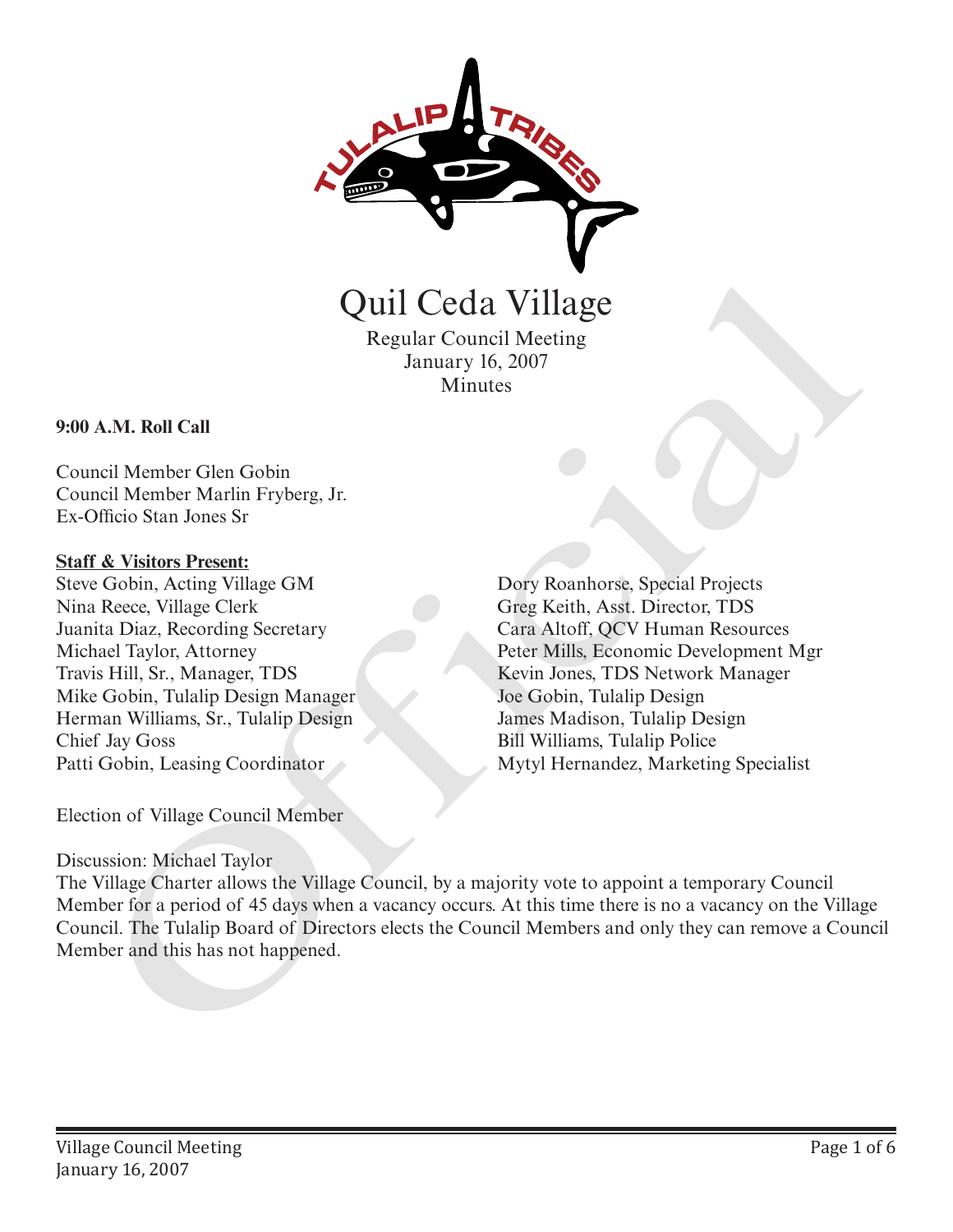#### **1) Motion made by Marlin Fryberg, Jr. to approve the agenda for the regular Village Council meeting of January 16, 2007.** Seconded

Questions: Staff would like to add a discussion of storage facility to item number 10. 2 For 0 Against Motion carried

#### **2) Motion made by Marlin Fryberg, Jr. to approve the minutes for the regular Village Council meeting of December 19, 2006 as presented.**

Seconded **Ouestions** 2 For 0 Against Motion carried

# **Tulalip Tribes Police**

# Discussion: Chief Jay

Report handed out for December 2006 on Police activity within Quil Ceda Village. Video viewed of police pursuit of suspects who allegedly stole property from Tulalip Home Depot.

Discussion: Jay Goss, Marlin Fryberg, Jr., Stan Jones, Sr

Are we going to work on the turn around time for the local response time? Yes, the tribe is working with local agencies for response times. Who is the contact person for the Village at this time? There is a sergeant on every shift. Council recommends that a shift schedule be given to the Village General Manager.

# **Quil Ceda Village Administration**

FYI-Picture Presentation of Bunker Removal

# Discussion: Dory Roanhorse, Glen Gobin

How is this going as far as being on schedule? The contracted has until June of 2007 and as of now, the work is progressing on course. What is stored inside of the bunkers? Casino storage, MBR plant equipment, and material stored by tribal members. Everyone has been notified to remove all belongings. otion made by Marlin Fryberg, Jr. to approve the minutes for the regular Village Council meeting of<br>mber 19, 2006 as presented.<br>
informations<br>
included out for 1 Angainst<br>
information carried<br>
in Tribused out for December

# FYI-December Staff Travel Report

**3) Motion made by Marlin Fryberg, Jr. to approve Resolution No. 2007-001 authorizing the transfer of Quil Ceda Village Tax Revenue from the Tax Revenue Account to Quil Ceda Village General Fund Account for the month of December 2006 in the amount of \$308,875.43.**

Seconded **Ouestions** 2 For 0 Against Motion carried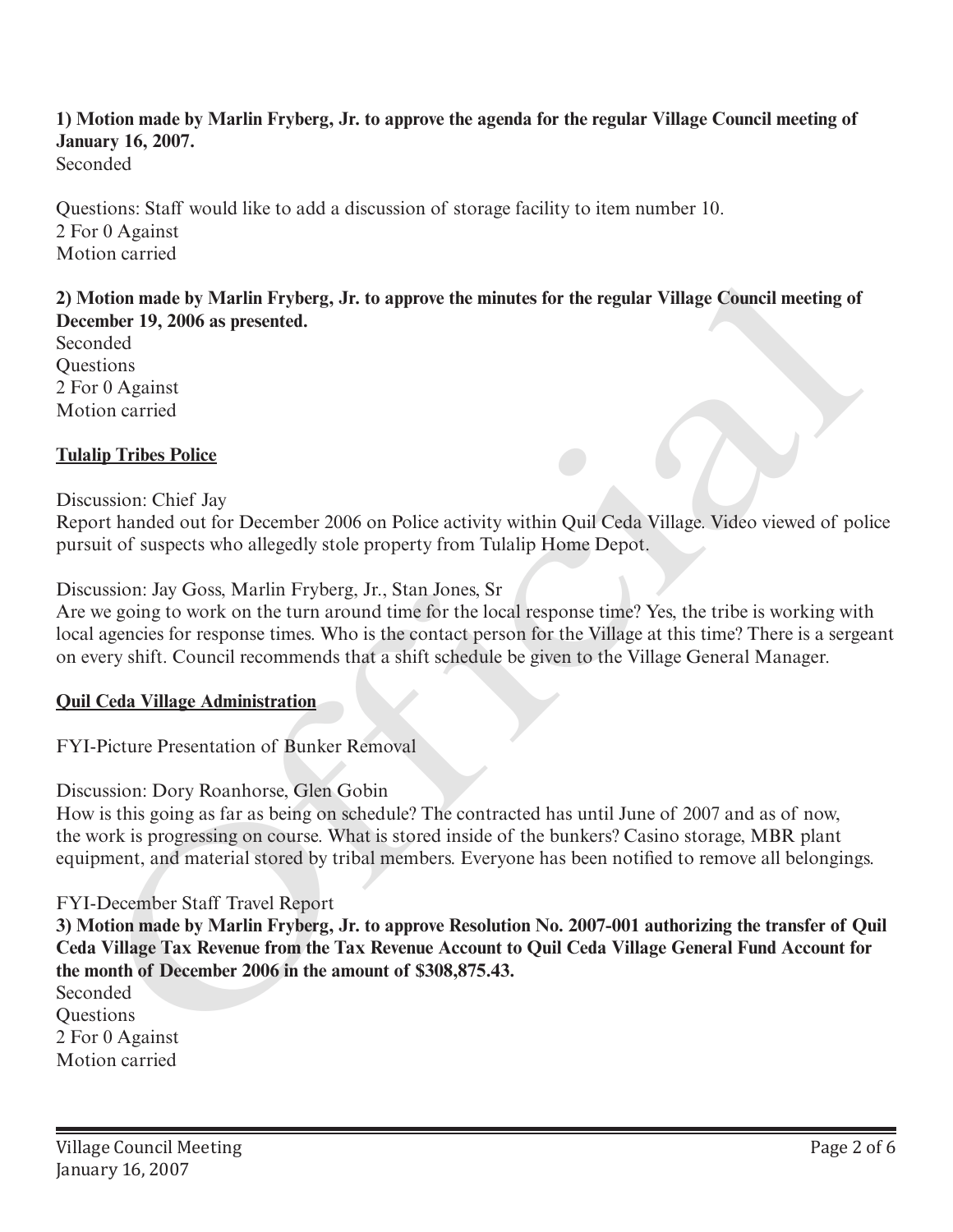**4) Motion made by Marlin Fryberg, Jr. to approve Resolution No. 2007-002 authorizing the CY 2007 QCV general operating budget in the amount of \$4,164,318.00.**

|  | Quil Ceda Village Administration  | \$1,521,612 |
|--|-----------------------------------|-------------|
|  | Quil Ceda Village Maintenance     | \$1,023,927 |
|  | Quil Ceda Village Finance         | \$468,693   |
|  | Quil Ceda Village Human Resources | \$255,603   |
|  | Quil Ceda Village Utilities       | \$894,483   |
|  |                                   |             |

Seconded **Ouestions** 2 For 0 Against Motion carried

5) Quil Ceda Conference Center Lease Renewal. Handout

Discussion: Steve Gobin, Glen Gobin, Marlin Fryberg, Jr., Nina Reece, Stan Jones, Sr., Mike Taylor The Village has brought this issue to the Council because the lease is due to expire in October 2007. Rent And CAMS will go up. The Conference Center is not being utilized everyday and is a burden to the Village budget. The Conference Center does not bring in enough revenue. The space could be used for retail space. Could the tribe take responsibility and not use the space for conferences? TDS asked for the space to be used to hold classes for staff but that puts you right back to paying a lease for the space. The rent is \$59,000 per year with a rent escalation of 5% in October. The CAM is another \$9,790. A store could use the space. moded<br>
into a<br>
carried conference Center Lease Renewal.<br>
Don carried<br>
conference Center Lease Renewal.<br>
Election carried<br>
States in the Conference Center Lease Renewal.<br>
And CAMS will go up. The Conference Center does not

Council would like to discuss the options with the full Tulalip Board of Directors. The building belongs to Tulalip so Council will put it on the Monday, January 21 agenda. Council would like to review the current costs of the Conference Center along with who is utilizing it now and how might be able to utilize it. Economic Development

7) FYI-The Practice Club Handout

Council would like to review the master plan before considering new tenants west of 27th Avenue.

# **Human Resources**

8) QCV HRO 84, II.C. Definitions: On-call positions shall not be used permanently as a substitute for regular full or part-time positions and on-call employees shall not work more than 680 hours per year.

Discussion: Cara Althoff, Glen Gobin, Steve Gobin, Mike Taylor, Joe Gobin, Herman Williams, Sr. For the on call, we need to make the policy clear. The Village has quite a few on call staff, clarification is needed. We do not want departments to depend on temporary and on-call employees. This topic was brought to the Village last month. There are questions on the numerous employees that are working oncall. The General Manager wanted this addressed and wants to be in compliance with Federal labor laws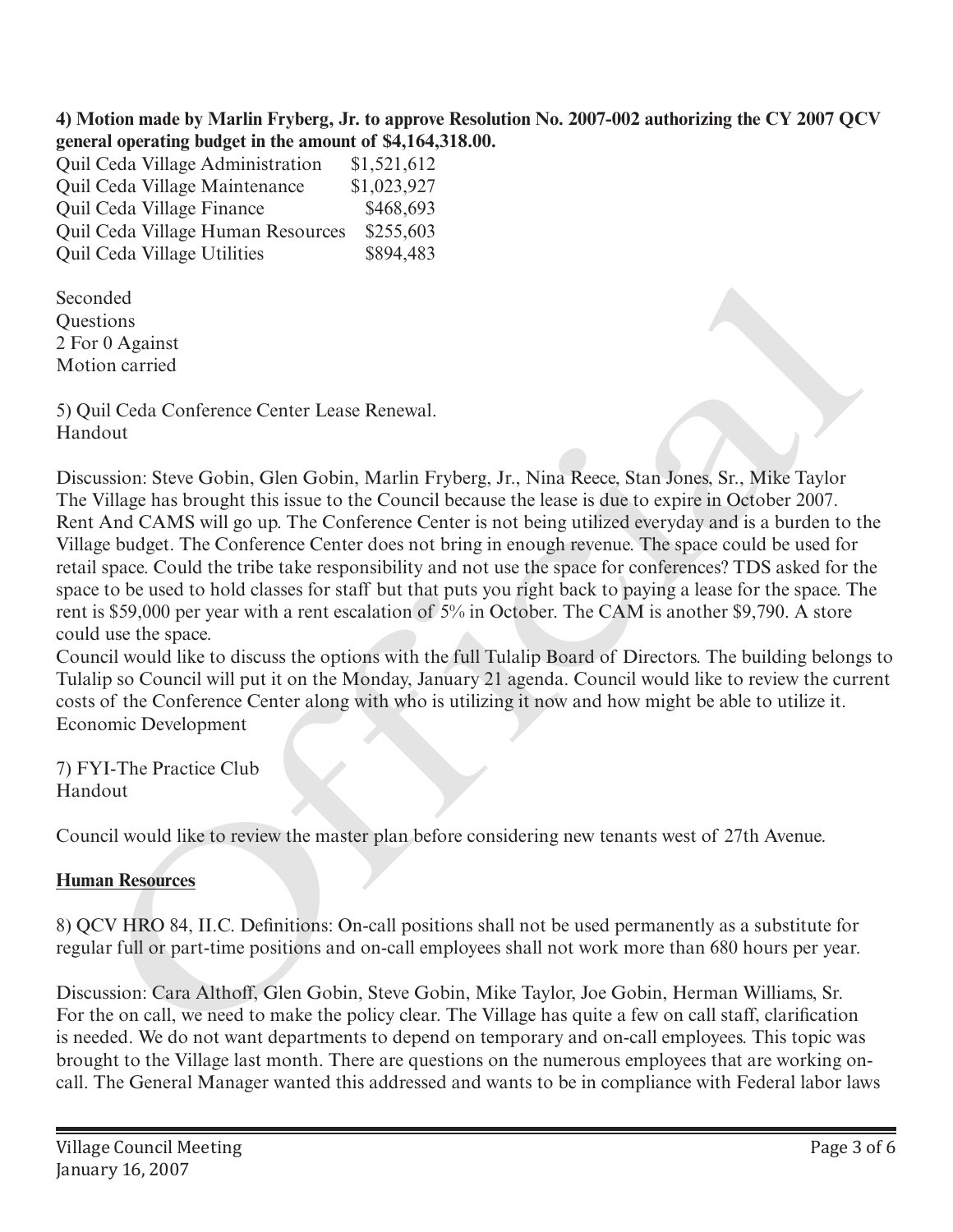and policies. On call-staff is not eligible for benefits. The HRO 84 requires the positions to be advertised. This becomes an issue whether or not the positions will be filled with the current on-call employees or someone else who has not worked in the position. If someone has worked in a position for two, three or five years as an on-call or temporary, why wouldn't we give that person the job instead of advertising it? A variance is needed from the Board of Directors. A review is needed of the number of employees this is happening too. Human Resources and the General Manager have been reviewing the status of the on-call employees.

Council would like staff to bring this to the Tulalip Board of Directors because an amendment is needed for the HRO 84.

9) QCV HRO 84, VII.D. Holidays, C. Work on a Holiday to: An employee required to work on a holiday shall receive twice the compensation regularly received by the Employee for all holiday hours worked.

Discussion: Cara Altoff, Glen Gobin, Steve Gobin

The intended resolution states, if you are scheduled to work on a holiday. The intent of the resolution is to pay employees straight across.

Council meeting recessed at 11:14 a.m. Council meeting reconvened at 12:56 p.m.

## **Tulalip Data Services Department**

#### **10) Motion made by Marlin Fryberg, Jr. to approve Resolution No 2007-005 approving a variance to the Quil Ceda Village Design Guidelines. Seconded**

Questions: The storage facility and retention pond for the membrane plant are too close and so the Council need to consider moving the storage facility either west or north of the membrane plant. There are pros and cons to all sites around the membrane plant. Council needs more information and they would like staff prepared to discuss additional costs or savings if the building is moved. Council asks that the storage facility be put on the agenda for Monday, January 22, 2007 Tulalip Board of Directors' meeting. 2 For 0 Against Motion carried nell would line start to bring this to the Tutalip Board of Directors because an amendment is need<br>to ERO 84, VILD. Holidays, C. Work on a Holiday to: An employee required to work on a holid<br>receive twice the compensation

#### **11) Motion made by Marlin Fryberg, Jr to approve Resolution No 2007-006 approving a twelve month Contract (with a one-year auto-renewal) with Black Rock Cable.** Seconded

Questions: This contract is with the Tulalip Tribes so it is Council's request to move it to the Tulalip Board of Directors for final approval. 2 For 0 Against Motion carried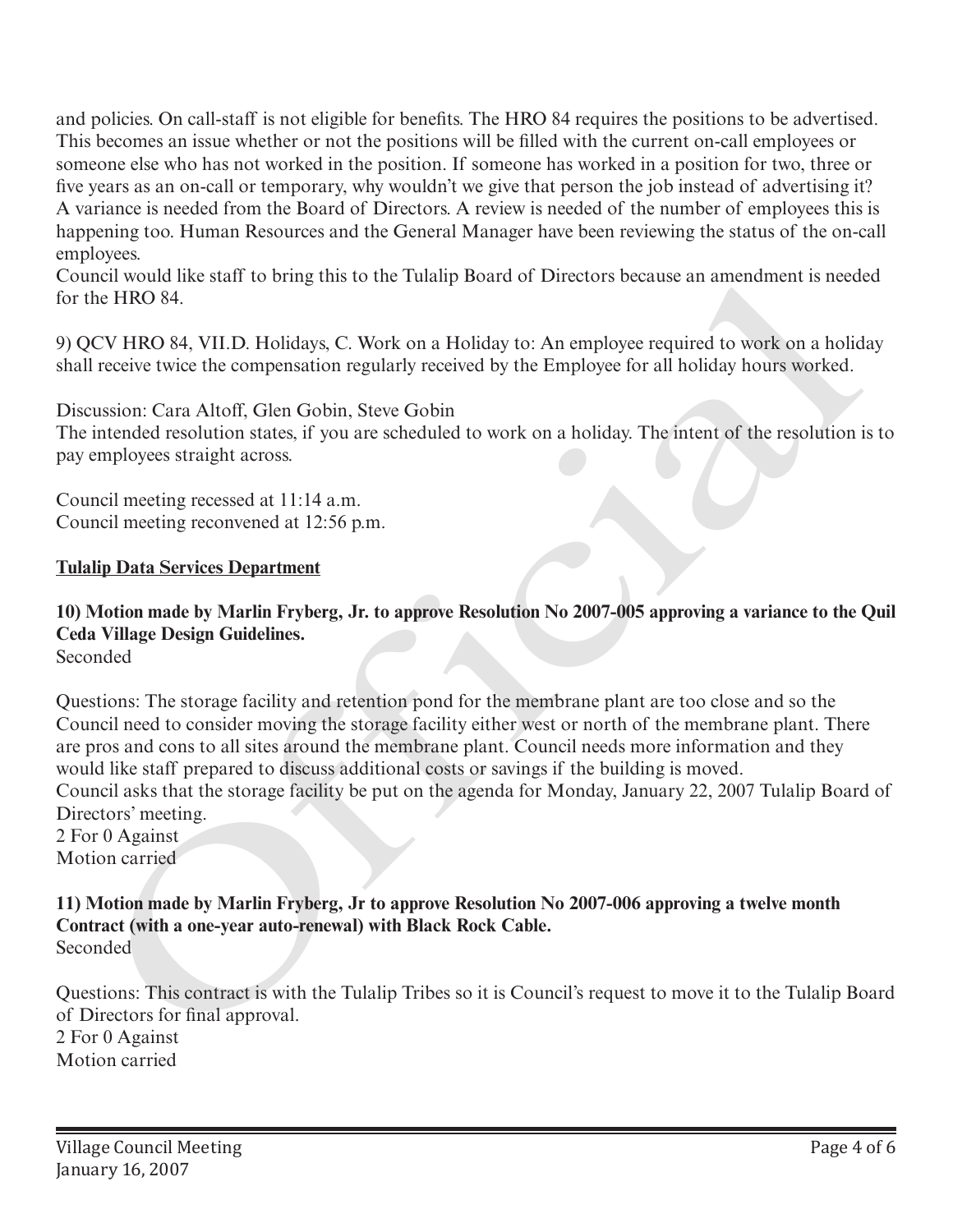**12) Motion made by Marlin Fryberg, Jr. to approve Resolution No 2007-007 approving the closure of Cablevision's First Heritage Bank Account.** Seconded **Ouestions** 2 For 0 Against Motion carried

#### 13) CLOSED SESSION-PERSONNEL CONTRACTS

**A) Motion made by Marlin Fryberg, Jr. to approve Resolution No 2007-008 consenting to the renewal of the employment contract for Greg Keith, Assistant Director for Infrastructure & Enterprise Services.** Seconded **Ouestions** 2 For 0 Against Motion carried .1.OSE1D SESSION-PERSOIN NEL CONTRACTS<br>Iofon made by Marlin Fryberg, Jr. to approve Resolution No 2007-008 consenting to the renewal of<br>lotion made by Marlin Fryberg, Jr. to approve Resolution No 2007-008 consenting to the

**B) Motion made by Marlin Fryberg, Jr. to approve Resolution No 2007-009 consenting to the renewal of the employment contract for Dianne McCormack, Senior Manager for Budgeting & Workflow Management Services.**

Seconded Questions 2 For 0 Against Motion carried

**C) Motion made by Marlin Fryberg, Jr. to approve Resolution No 2007-010 consenting to the renewal of the employment contract for Travis Hill, Senior Manager for Network Services.**

Seconded **Ouestions** 2 For 0 Against Motion carried

**D) Motion made by Marlin Fryberg, Jr. to approve Resolution No 2007-011 consenting to the renewal of the employment contract for Jacob Setterberg, Senior Manager for Software Development Services.**

Seconded **Ouestions** 2 For 0 Against Motion carried

**E) Motion made by Marlin Fryberg, Jr. to approve Resolution No 2007-012 consenting to the renewal of the employment contract for Christine Raymond for a maximum of six months, on a month to month basis.** Seconded **Ouestions** 

2 For 0 Against Motion carried